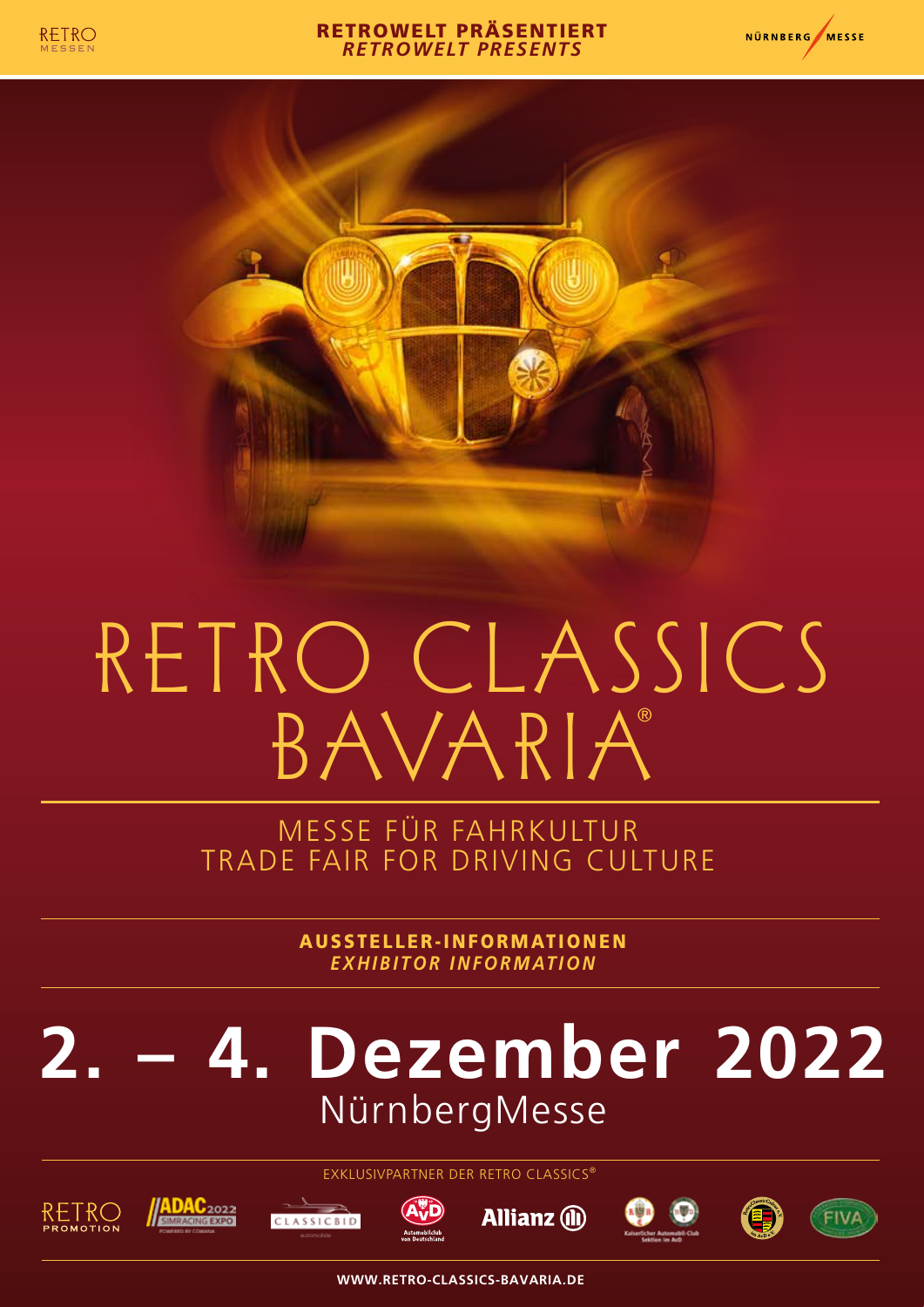### **RETRO CLASSICS BAVARIA®** *RETRO CLASSICS BAVARIA®*

Seit ihrer Erstausgabe im Jahr 2016 hat sich die RETRO CLASSICS BAVARIA® als fester Bestandteil der fränkischen und überregionalen Oldtimerszene etabliert.

Auf der Messe finden Sammler, Händler und Liebhaber klassischer Automobile ein breit gefächertes Angebot historischer und moderner Fahrzeuge, Dienstleistungen, Teile und Automobilia. Seltene Vorkriegsmodelle, chromglänzende Highway-Veteranen, dazu die beliebtesten Old- und Youngtimerfahrzeuge, aber auch historische Busse, Nutzfahrzeuge und Landmaschinen, sowie edle NEO CLASSICS® lassen Liebhaberherzen höher schlagen. Auch die Themen wie E-Mobilität und SimRacing spielen verstärkt eine Rolle. Daneben locken die zahlreichen Club-Präsentationen und aufwändig gestalteten Sonderschauen, sowie das vielseitige Rahmenprogramm.

*Since its première in 2016, RETRO CLASSICS BAVARIA® has become established as an integral part of the Franconian and national historic and classic car scene.*

*Collectors, dealers and lovers of classic cars find a wide range of historic and modern vehicles, services, parts and automobilia at the trade fair. Rare pre-war models, polished chrome highway veterans and the most popular classic cars and youngtimers, but also historic buses, commercial vehicles, agricultural machinery and exquisite NEO CLASSICS® make lovers' hearts beat faster. Also topics like e-mobility and simracing will play an increasing role. The large number of club presentations, lavishly designed special shows and the varied accompanying programme also attract visitors.*



### **DER SAISONABSCHLUSS AUTOMOBILER KLASSIKER** *THE SEASON FINAL FOR CLASSIC AUTOMOBILES*

Nach einer erfolgreichen RETRO CLASSICS® 2022 in Stuttgart geht die gesamte Branche gestärkt mit positiven Erfahrungen in die diesjährige Oldtimer-Saison. Denn eins hat die Messe für Fahrkultur bewiesen: Auch nach der Pandemie sind Messen der ideale Marktplatz für Aussteller, Journalisten und Besucher. Dabei stehen Netzwerken, Neukundenakquise sowie die Bestandskundenpflege, der Markenauftritt, der Vor-Ort-Verkauf und der Kontakt mit der Szene an erster Stelle.

Als krönender Abschluss für die Saison 2022 findet die RETRO CLASSICS BAVARIA® in der Metropolregion Nürnberg wieder statt. Es ist eine Messe von der Szene für die Szene, die sich schnell eine sehr große Akzeptanz erarbeitet hat. Hier treffen sich Freunde und Gleichgesinnte, um kurz vor Weihnachten noch einmal tief in die Welt der automobilen Klassiker einzutauchen. Die Messe ist eine Plattform für Liebhaber bis über die Grenzen des Landes hinaus. So kommt der gesellschaftliche Aspekt keinesfalls zu kurz. Ein Abstecher auf dem weltberühmten Nürnberger Christkindlesmarkt für alle Nürnbergreisenden ist zeitgleich natürlich obligatorisch.

Die vielen positiven Ausstellerstimmen sprechen für sich.

Zur RETRO CLASSICS BAVARIA® heißen wir Sie deshalb vom 2. – 4. Dezember 2022 auf dem Nürnberger Messegelände herzlich willkommen.

*After a successful RETRO CLASSICS® 2022 in Stuttgart the entire sector is going with positive experiences into this year's classic car season. Because the trade fair for driving culture has proven one thing: Even after the pandemic, trade fairs are the ideal marketplace for exhibitors, journalists and visitors. Networking, new customer acquisition as well as existing customer care, brand presence, on-site sales and contact with the scene are the top priorities.*

*As a crowning finale for the 2022 season, RETRO CLASSICS BAVARIA® will again take place in the Nuremberg Metropolitan Region. It is an event by the scene for the scene and has become widely accepted very quickly. Friends and like-minded people meet here in order to re-immerse themselves in the world of historic and classic cars shortly before Christmas. The trade fair is a platform for enthusiasts beyond the borders of Germany. The social aspect is not forgotten either. A visit to the world-famous Nuremberg Christmas Market is also naturally a must for everyone visiting the city.*

*The many positive exhibitor comments speak for themselves.*

*We would therefore like to warmly welcome you to RETRO CLASSICS BAVARIA®, which will be held at the Nuremberg Trade Fair Centre from 2 to 4 December 2022.*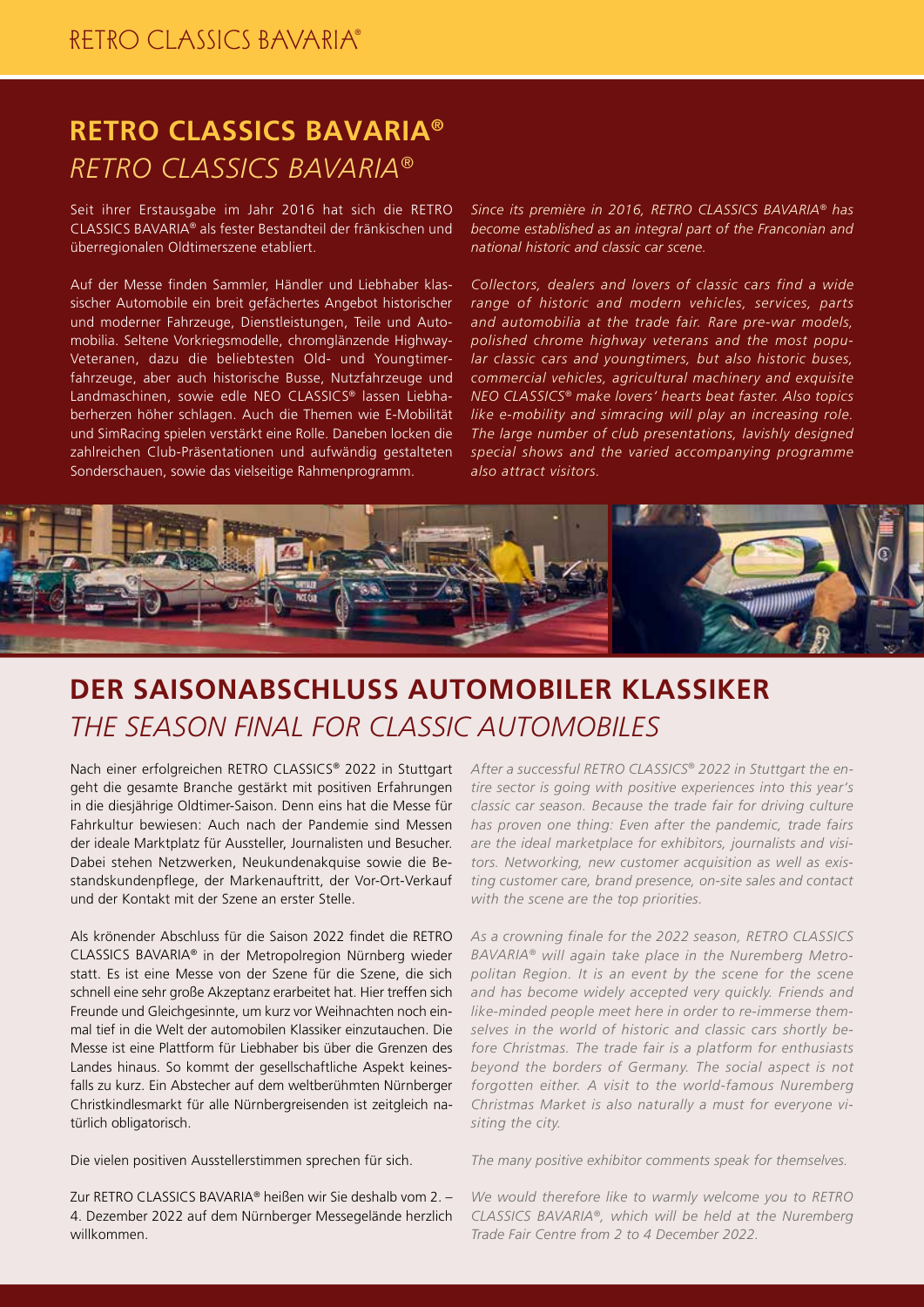### RETRO CLASSICS BAVARIA®



#### **Daniela Löhlein von der Hellen, Geschäftsführende Gesellschafterin, Autohaus Löhlein GmbH & Co. KG:**

"Natürlich hatten wir gewisse Bedenken wegen der Corona-Einschränkungen. Doch das Ganze entwickelte sich überraschend positiv, denn zur RETRO CLASSICS BAVARIA® kamen die richtigen Leute. So hatten wir Zeit für viele tolle Gespräche und konnten bereits am ersten Tag zwei Autos verkaufen."

#### **Rainer Hahn, Messeverantwortlicher, Auktion & Markt:**

"Angesichts der schwierigen Vorzeichen waren wir regelrecht überrascht, wie gut die Versteigerung lief: Bei der Auktion war der Stand voll! Wir haben viel Zuspruch erhalten, und auch der Verkauf lief sehr ordentlich."

#### **Alexander Kreis, Chief Business Development Officer, COWANA:**

"Wir waren sehr gespannt, wie unser Sim-Racing-Angebot angenommen würde. Durch die Bank hatten wir alle Altersklassen am Stand – Väter, Söhne, Senioren. Wir sind daher sehr zuversichtlich, dass wir hier eine neue Zielgruppe erschließen konnten, die keine Berührungsängste hat und auch bereit ist, Geld in die Hand zu nehmen. Ich bin super zufrieden!"

#### **Christian Silberhorn, Inhaber, Silberhorn Classics:**

"Wir waren zum fünften Mal hier auf der RETRO CLASSICS BAVARIA® und freuen uns, dass diese Messe stattfinden konnte. Ich denke, das hat auch eine Signalwirkung für die Messebranche insgesamt, als Zeichen, dass es wieder vorangeht. Für uns bietet die RETRO CLASSICS BAVARIA® jedenfalls eine ideale Präsentationsplattform, zumal sie ein Heimspiel ist – schließlich kommen wir aus Nürnberg."

#### *Daniela Löhlein von der Hellen, Managing Partner, Autohaus Löhlein GmbH & Co. KG:*

*"Of course, we had some concerns about the Corona restrictions. But the surprisingly positive, because the right people came to RETRO CLASSICS BAVARIA®. So we had time for many great conversations and were able to sell two cars already on the first day."* 

#### *Rainer Hahn, Fair Manager, Auction & Market:*

*"Given the difficult initial situation, we were genuinely surprised, how well the*  auction went: During the auction, the stand was crowedl! We received a lot of *encouragement, and the sale also went very successfully."*

#### *Alexander Kreis, Chief Business Development Officer, COWANA:*

*"We were very curious to see how our sim racing offer would be received. All age groups were present at the stand - fathers, sons, seniors. We are therefore convinced that we have been able to address a new target group that has no fear of contact and is also willing to spend money. I am super satisfied!"*

#### *Christian Silberhorn, Owner, Silberhorn Classics:*

*"This was our fifth time here at RETRO CLASSICS BAVARIA® and we are are pleased that this fair could take place. I think this also has a signal effect for the trade fair industry as a whole, as a sign that things are moving forward again. For us, RETRO CLASSICS BAVARIA® is an ideal offers an ideal presentation platform - especially as home game - after all, we come from Nuremberg."*